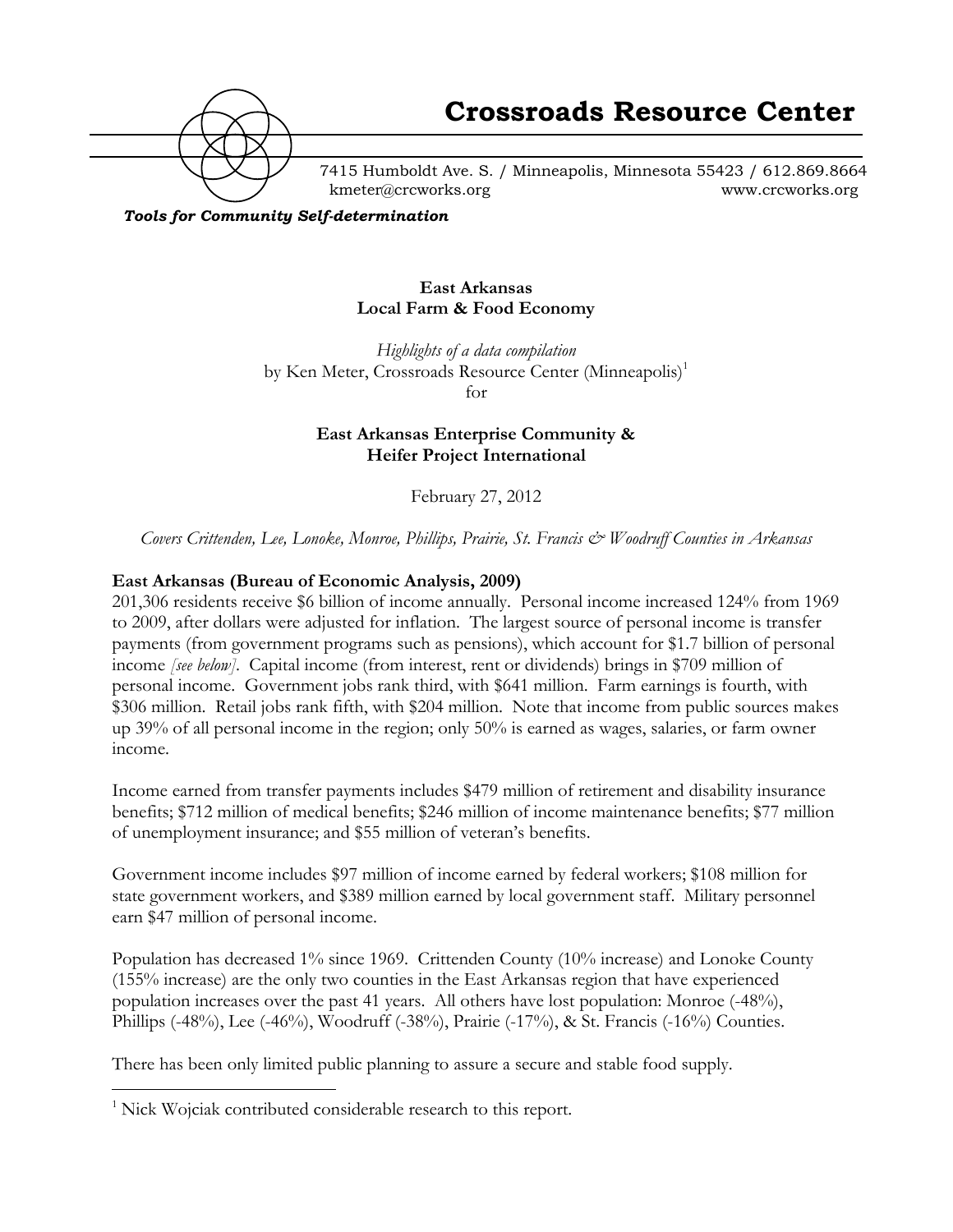### **Issues affecting low-income residents of East Arkansas:**

13,548 households (18%, more than 36,000 residents) collected SNAP benefits (formerly called "food stamps") in 2010.

Over 83,000 residents (43%) earn less than 185% of federal poverty guidelines. At this level of income, children qualify for free or reduced-price lunch at school. These lower-income residents spend \$169 million each year buying food, including \$37 million of SNAP benefits (formerly known as food stamps) and additional WIC coupons. The region's 2,457 farmers receive an annual combined total of \$187 million in subsidies (21-year average, 1989-2009), mostly to raise crops such as soybeans, rice, cotton, and corn that are sold as commodities, not to feed East Arkansas residents. *Data from Federal Census of 2005-2009, Bureau of Labor Statistics, & Bureau of Economic Analysis.*

13% percent of the region's households (more than 26,000 residents) earn less than \$10,000 per year. *Source: Federal Census of 2005-2009.*

26% of all adults aged 18-64 in the state of Arkansas carry no health insurance, up from 19% in 1995. *Source: Centers for Disease Control. Note: this data is only compiled in metro areas..*

## **Food-related health conditions:**

20% of Arkansas residents reported in 2009 that they eat five or more servings of fruit or vegetables each day. 80% do not. This is a key indicator of health, since proper fruit and vegetable consumption has been connected to better health outcomes.This is a decline from 34% reporting adequate fruit and vegetable consumption in 1996. *Source: Centers for Disease Control.*

48% of Arkansas adults report they have at least 30 minutes of moderate physical activity five or more days per week, or vigorous physical activity for 20 or more minutes three or more days per week. This is about the same rate as in 2001. *Source: Centers for Disease Control.*

9.6% of Arkansas residents have been diagnosed with diabetes, up from 7% in 2004. *Source: Centers for Disease Control.* Medical costs for treating diabetes and related conditions in the East Arkansas region are estimated at \$116 million per year. Costs for the state of Arkansas as a whole total \$1.7 billion. *Source: American Diabetes Association cost calculator.*

67% of Arkansas residents are overweight (36%) or obese (31%). This is a significant increase from 52% in 1995. *Source: Centers for Disease Control.*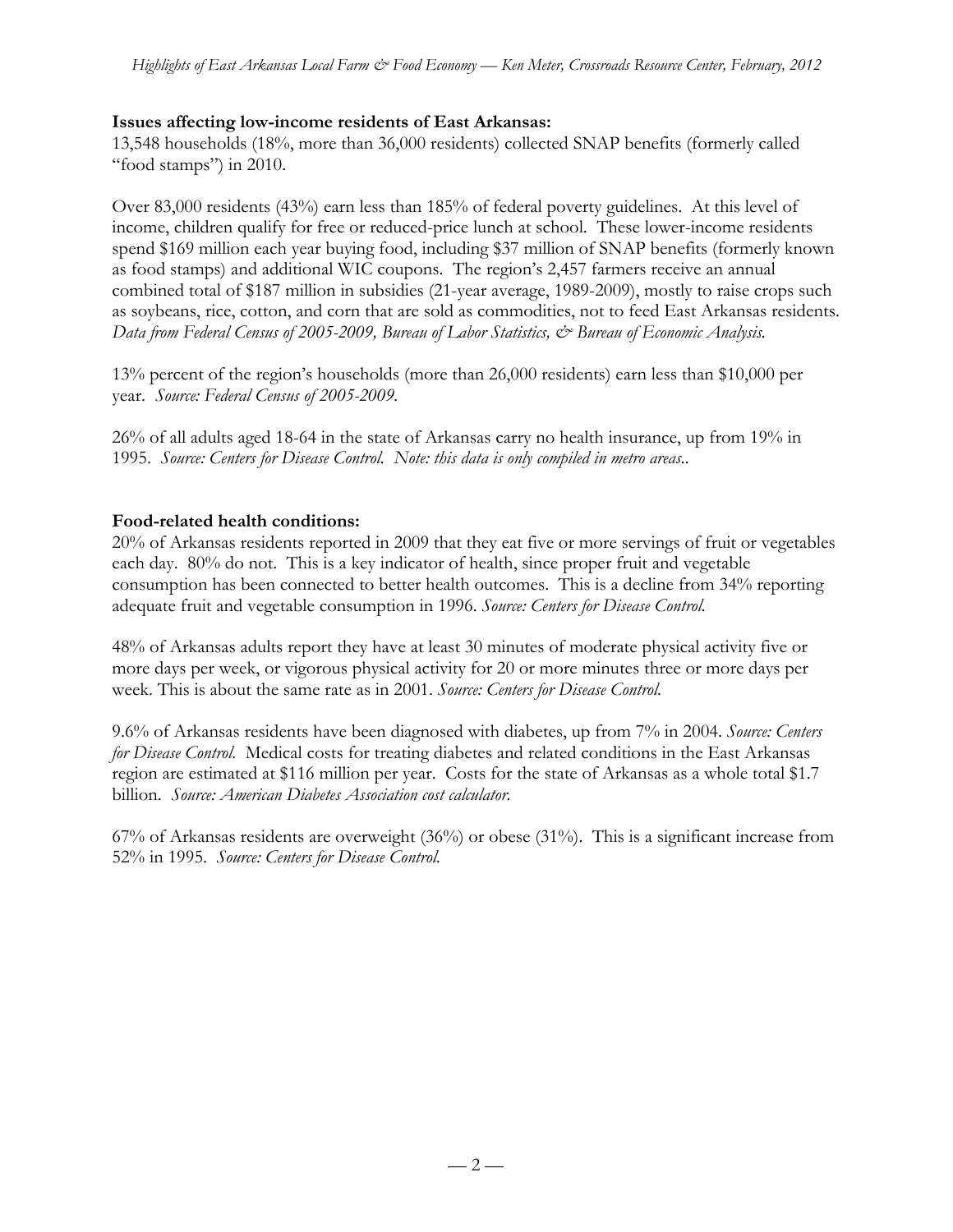# **East Arkansas's farms (Agricultural Census, 2007)**

*Agricultural Census data for 2007 were released February 4, 2009*

*The Census of Agriculture defines a "farm" as "an operation that produces, or would normally produce and sell, \$1,000 or more of agricultural products per year."*

# *Land:*

- 2,457 farms. This is 5% of Arkansas farms.
- The East Arkansas region had 2.6% more farms in 2007 than in 2002.
- 697 (28%) of these are 1,000 acres or more in size.
- 608 (25%) farms are less than 50 acres.
- Average farm size is 894 acres, more than triple the state average of 281 acres.
- The region has 2.2 million acres of land in farms.
- This amounts to 16% of the state's farmland.
- The East Arkansas region holds 1.9 million acres of harvested cropland.
- 1.2 million of these acres are irrigated.
- Average value of land and buildings per farm was \$1.8 million. This was more than double the 2007 state average of \$659,000.

# *Sales:*

*With the exception of foods sold directly to consumers (see below), farmers typically sell commodities to wholesalers, brokers or manufacturers that require further processing or handling to become consumer items. The word "commodities" is used in this report to mean the crops and livestock sold by farmers through these wholesale channels. The term "products" encompasses commodity sales, direct sales, and any other sales.*

- The region's farmers sold \$842 million of crops and livestock in 2007.
- Farm product sales increased by 79% from 2002 to 2007.
- \$798 million of crops were sold.
- \$44 million of livestock and products were sold.
- 1,058 (43%) of the region's farms sold less than \$10,000 of products in 2007.
- Total sales from these small farms were \$2.2 million, 0.3% of the region's farm product sales.
- 890 (36%) of the region's farms sold more than \$100,000 of products.
- Total sales from these larger farms were \$822 million, 98% of the region's farm product sales.
- 35% of the region's farms (863 of 2,457) reported net losses in 2007. This is less than the Arkansas average of 53%.
- 1,641 (67%) of East Arkansas region's farmers collected a combined total of \$69 million of federal subsidies in 2007.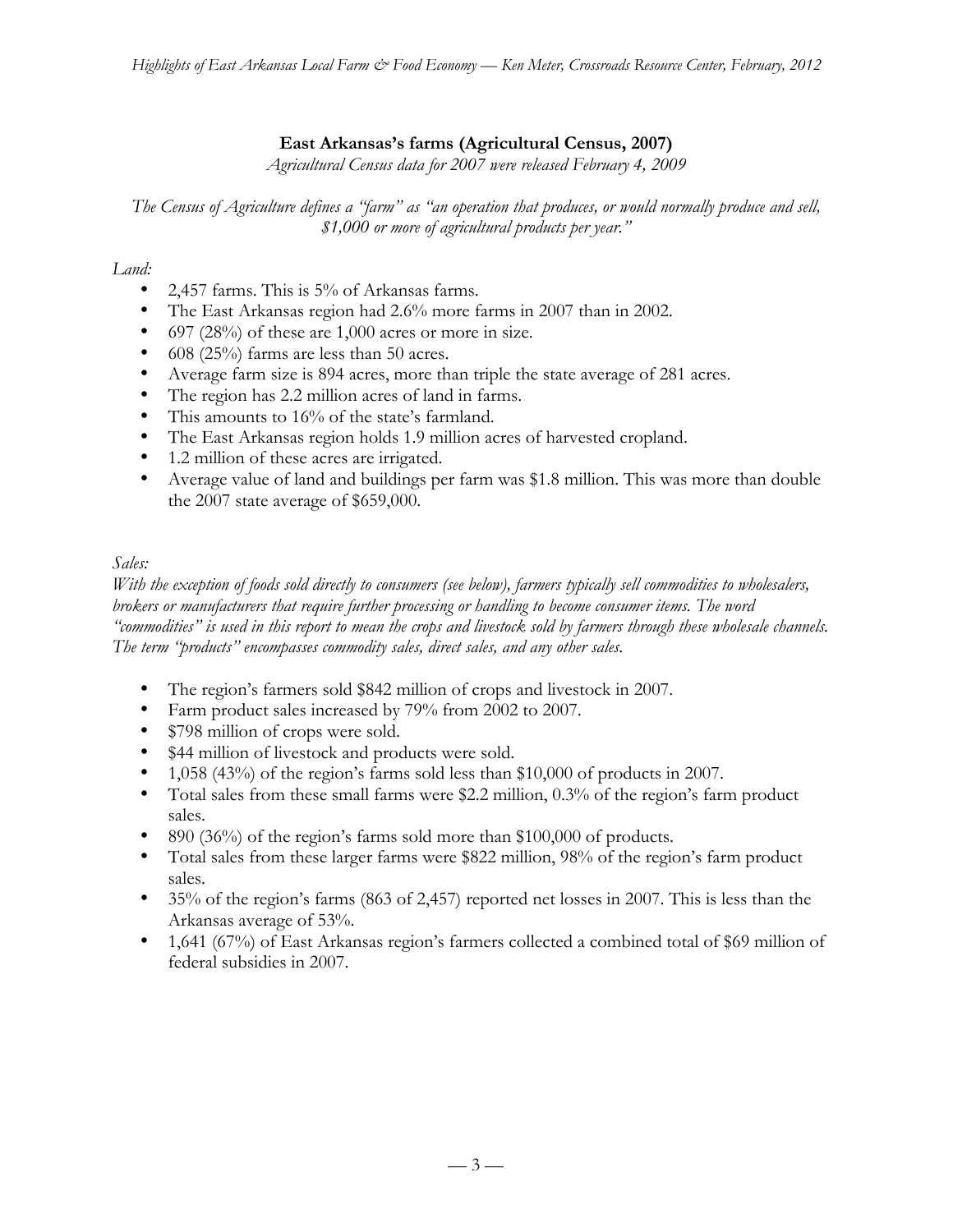| Product     | \$ millions |
|-------------|-------------|
| Soybeans    | 243         |
| Rice        | 207         |
| Cotton      | 127         |
| Corn        | 124         |
| Sorghum     | 39          |
| Wheat       | 36          |
| Aquaculture | 24          |
|             |             |

# **Top farm products of the East Arkansas region (2007)**

# *Production Expenses:*

- Fertilizer, lime, and soil conditioners were the largest single expense for East Arkansas farmers in 2007, totaling \$108 million (16% of production expenses).
- Chemicals purchased ranked as the second most important expense, at \$99 million (15%).
- Seed purchases totaled \$76 million (11%).
- Gasoline, fuels, and oil costs totaled \$71 million (11%).
- Land and building rental cost farmers \$69 million (10%).
- Farmers charged \$56 million to depreciation (8%).
- Hired farm labor costs were \$51 million (8%).
- Supplies, repairs, and maintenance cost farmers \$51 million (8%).

# *Cattle & Dairy:*

- 491 farms hold an inventory of 30,000 cattle.
- 11,000 cattle were sold by farmers in 2007 for total sales of at least \$5.2 million. *Note that data for cattle sales in Lee, Monroe, St. Francis, and Woodruff counties were suppressed by the USDA in an effort to protect confidentiality, so this total is incomplete.*
- 418 farms raise beef cows.
- 8 farms raise milk cows.
- 2 farms produced corn for silage.
- 443 farms produced 67,000 tons of forage crops (hay, etc.) on 32,000 acres.
- 207 farms sold at least \$1.8 million of forage. *Note that data for sales of forage in Crittenden, Lee, Monroe, and Woodruff counties were suppressed by the USDA in an effort to protect confidentiality, so this total is incomplete.*

*Other Livestock & Animal Products:*

- 37 farms hold an inventory of at least 1,076 hogs and pigs. *Note that data for inventory of hogs and pigs in Woodruff County were suppressed by the USDA in an effort to protect confidentiality, so this total is incomplete.*
- 30 farms sold at least 534 hogs and pigs in 2007. *Note that data for sales of hogs and pigs in Lonoke County were suppressed by the USDA in an effort to protect confidentiality, so this total is incomplete.*
- 9 farms hold an inventory of at least 64 sheep and lambs. *Note that data for inventory of sheep and lambs in Lee and St. Francis counties were suppressed by the USDA in an effort to protect confidentiality, so this total is incomplete.*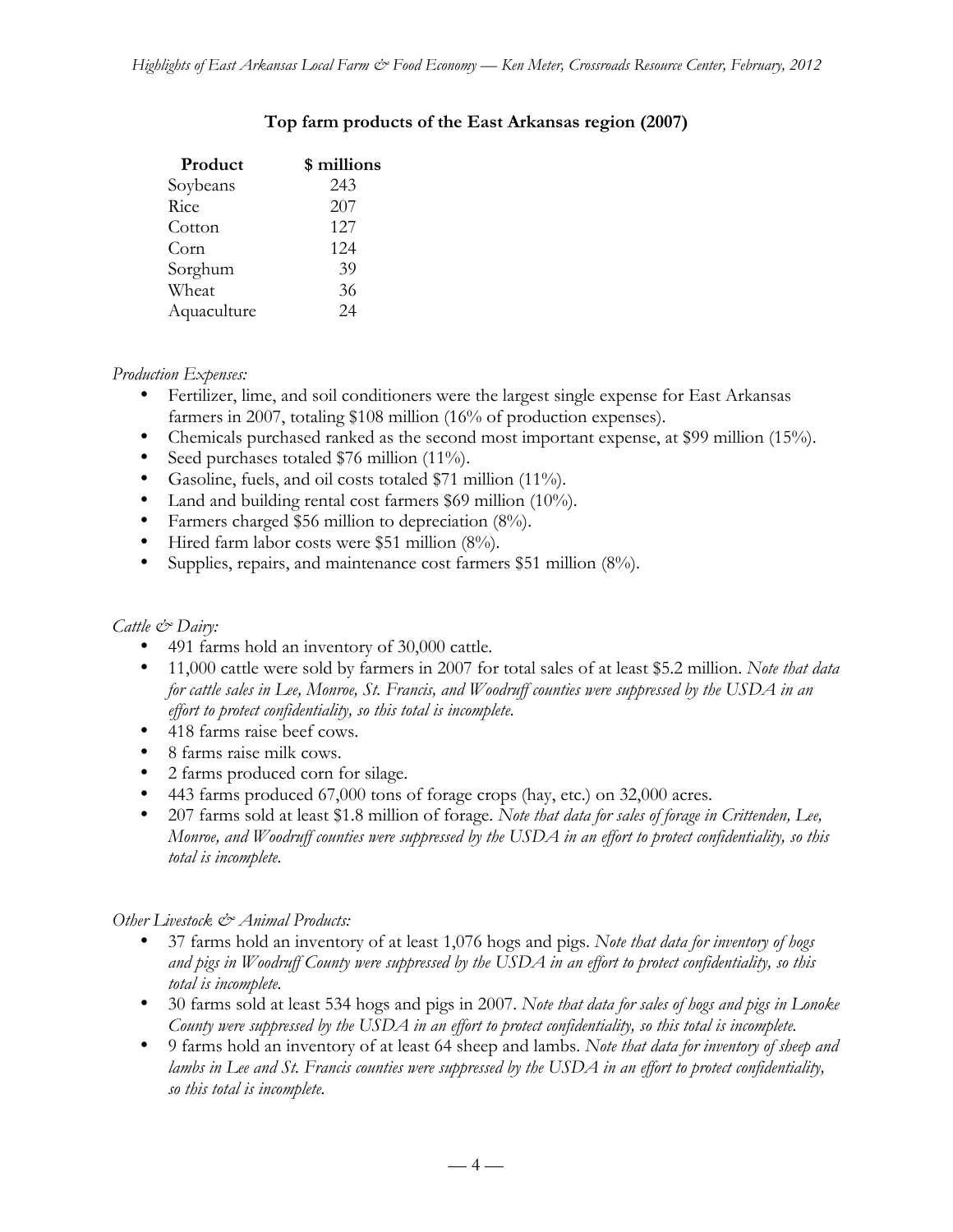- 40 farms sold at least \$29,000 worth of sheep, goats, and lambs in 2007. *Note that data for sales of sheep, goats, and lambs in Lee and Lonoke counties were suppressed by the USDA in an effort to protect confidentiality, so this total is incomplete.*
- 61 farms hold an inventory of at least 2,650 laying hens*. Note that data for inventory of laying hens in Phillips and Woodruff counties were suppressed by the USDA in an effort to protect confidentiality, so this total is incomplete.*
- 5 farms raise broiler chickens.
- 51 farms engage in aquaculture.
- 58 farms raise horses and ponies.

## *Grains, Oil Seeds, & Edible Beans:*

- 1,283 farms produced \$661 million of grains, oil seeds, and edible beans.
- 361 farms produced 35 million bushels of corn on 203,000 acres, worth \$124 million.
- This amounts to an average price per bushel of corn of \$3.54. *Note that this price is an approximation, and does not necessarily represent an actual price at which corn was sold.*
- 1,144 farms produced 32 million bushels of soybeans on 928,000 acres, worth \$243 million.
- This amounts to an average price per bushel of soybeans of \$7.59. *Note that this price is an approximation, and does not necessarily represent an actual price at which soybeans was sold.*
- The total value of corn and soybeans amounted to 44% of all farm product sales in 2007.
- 653 farms produced 10 million bushels of winter wheat on 259,000 acres, worth at least \$36 million. *Note that data for sales of winter wheat in Phillips County were suppressed by the USDA in an effort to protect confidentiality, so this total is incomplete.*

*Vegetables & Melons (some farmers state that Ag Census data does not fully represent vegetable production):*

- 64 farms worked at least 2,170 acres to produce vegetables, worth over \$3.9 million. *Note that data for acreage of vegetables in Monroe County and data for sales of vegetables in Monroe and St. Francis counties were suppressed by the USDA in an effort to protect confidentiality, so these totals are incomplete.*
- This represents an increase of 36% in the number of farms producing vegetables (over 47 in 2002).
- 6 farms raised potatoes*.*

*Fruits (some farmers state that Ag Census data does not fully represent fruit production):*

- 53 farms in the region hold at least 1,324 acres of orchards. *Note that data for acreage of orchards in Monroe and St. Francis counties were suppressed by the USDA in an effort to protect confidentiality, so this total is incomplete.*
- 47 farms sold fruits, nuts, and berries. *Note that data for sales of fruits, nuts, and berries were suppressed in all counties.*

## *Nursery & Greenhouse Plants:*

- 12 farms sold ornamentals in 2007. *Note that data for sales of ornamentals were suppressed in all counties.*
- 2 farms sold Christmas trees.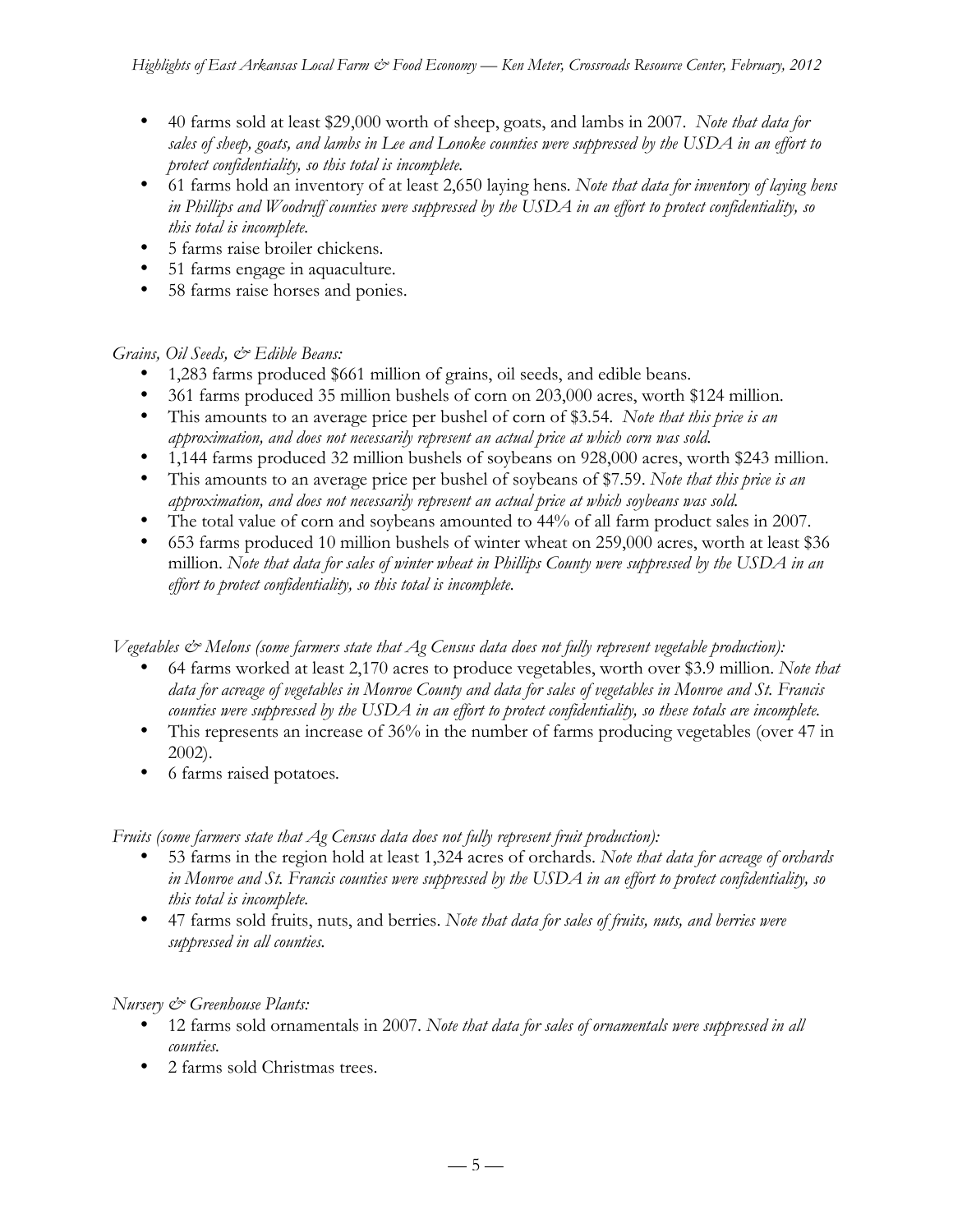*Direct & Organic Sales:*

- 77 farms sold at least \$1.1 million of food products directly to consumers. This is a 51% increase of number of farms (51 in 2002) selling direct. *Note that data for direct sales in Monroe and Woodruff counties were suppressed by the USDA in an effort to protect confidentiality, so this total is incomplete.*
- This amounts to at least 0.1% of farm product sales, one fourth the national average of 0.4%. *Note that data for direct sales in Monroe and Woodruff counties were suppressed by the USDA in an effort to protect confidentiality, so this percentage is incomplete.*
- Lonoke County leads the region in direct sales, with \$1.1 million. *Note that this is subject to the fact that direct sales figures were suppressed in Monroe and Woodruff counties.*
- No farms in the region sold organic products.
- For comparison, 69 farms in Arkansas sold \$2.3 million of organic food products.
- 17 farms market through community supported agriculture (CSA).
- 46 farms produce and sell value-added products.

# *Conservation Practices:*

- 703 farms use conservation methods such as no-till, limited tilling, filtering field runoff to remove chemicals, fencing animals to prevent them from entering streams, etc.
- 172 farms practice rotational or management intensive grazing.

# *Other Crops:*

- 299 farms produced 12 million bushels of sorghum on more than 121,000 acres, worth at least \$39 million. *Note that data for sales of sorghum in Lonoke and Monroe counties were suppressed by the USDA in an effort to protect confidentiality, so this total is incomplete.*
- 225 farms produced 500,000 bales of upland cotton on 223,000 acres, worth \$127 million.
- 586 farms produced 1.1 million tons of rice on 297,000 acres, worth \$207 million.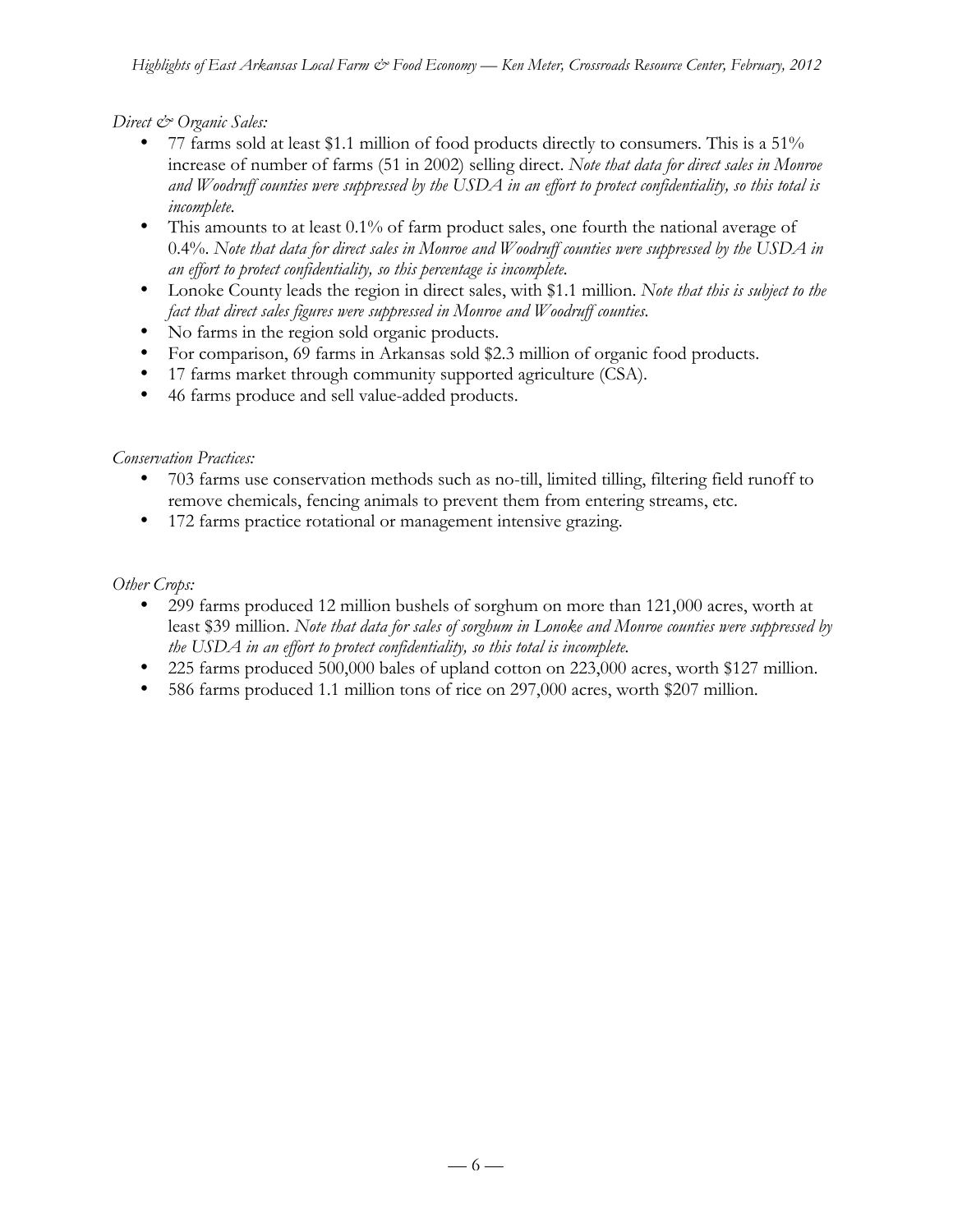| Small family farms:             | Farms | Percent | Acres     | Percent |
|---------------------------------|-------|---------|-----------|---------|
| Limited-resource                | 314   | $13\%$  | 26,426    | $1\%$   |
| Retirement                      | 381   | 16%     | 69,690    | $3\%$   |
| Residential/lifestyle           | 600   | $24\%$  | 82,819    | $4\%$   |
| Farming occupation/lower sales  | 207   | $8\%$   | 47,462    | $2\%$   |
| Farming occupation/higher sales | 102   | $4\%$   | 76,381    | $3\%$   |
| Large family farms              | 165   | $7\%$   | 194,258   | $9\%$   |
| Very large family farms         | 464   | 19%     | 1,277,320 | 58%     |
| Nonfamily farms                 | 224   | $9\%$   | 422,220   | 19%     |
| Total                           | 2,457 |         | 2,196,576 |         |

# **Limited-resource farms and others in the East Arkansas region (Census of Agriculture, 2007)**

## *Definition of terms (Agricultural Census 2007):*

**Limited-resource farms** have market value of agricultural products sold gross sales of less than \$100,000, and total principal operator household income of less than \$20,000.

**Retirement farms** have market value of agricultural products sold of less than \$250,000, and a principal operator who reports being retired.

**Residential/lifestyle farms** have market value of agricultural products sold of less than \$250,000, and a principal operator who reports his/her primary occupation as other than farming.

**Farming occupation/lower-sales farms** have market value of agricultural products sold of less than \$100,000, and a principal operator who reports farming as his/her primary occupation.

**Farming occupation/higher-sales farms** have market value of agricultural products sold of between \$100,000 and \$249,999, and a principal operator who reports farming as his/her primary occupation.

**Large family farms** have market value of agricultural products sold between \$250,000 and \$499,999.

**Very large family farms** have market value of agricultural products sold of \$500,000 or more.

**Nonfamily farms are farms** organized as nonfamily corporations, as well as farms operated by hired manager.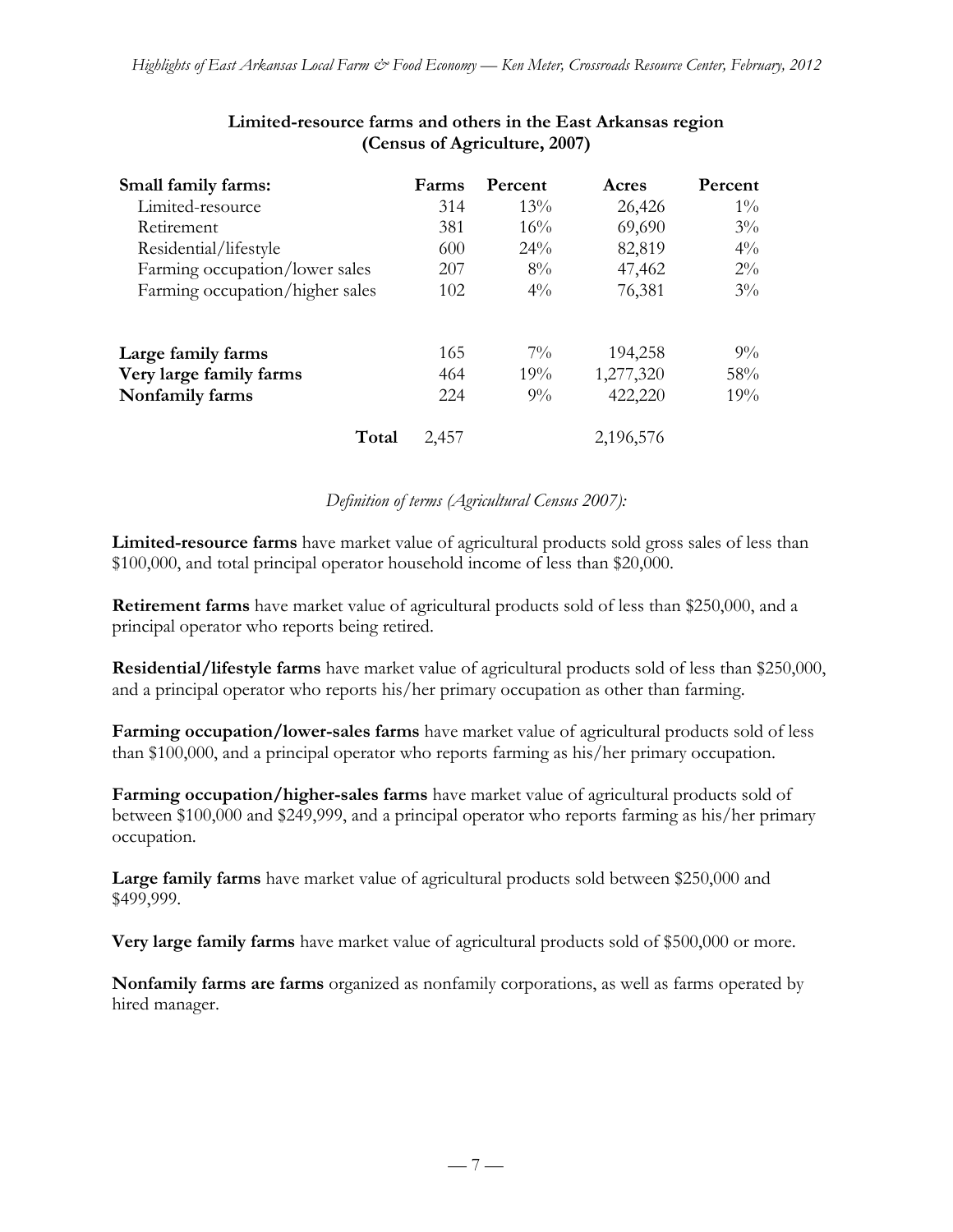# **County and State Highlights**

## **Crittenden County highlights (Agriculture Census 2007):**

- 266 farms, 12% more than in 2002.
- Crittenden County has 314,000 acres of land in farms.
- Farmers sold \$99.6 million of products in 2007.
- \$99.3 million (nearly 100%) of these sales were crops.
- \$300,000 (less than 1%) of these sales were livestock.
- The most prevalent farm size is 1,000 acres or more with 102 farms (38%) in this category.
- The next most prevalent is 50 to 179 acres with 53 (20%) farms.
- 37 farms  $(14\%)$  are less than 50 acres.
- 77 farms (29%) sold less than \$10,000 in farm products.
- 125 farms (47%) sold more than \$100,000 in farm products.
- Crittenden County ranks  $2<sup>nd</sup>$  in Arkansas for acreage of wheat, with 54,000.
- The county ranks  $3<sup>rd</sup>$  in the state for acreage of soybeans, with 168,000.
- Crittenden County ranks fourth in the state for acreage of sorghum, with 12,000.
- The county ranks  $9<sup>th</sup>$  in Arkansas for acreage of cotton, with 33,000.
- Crittenden County ranks  $9<sup>th</sup>$  in the state for sales of cotton, with \$17 million.
- 4 farms sold \$4,000 of food directly to consumers. This is slight increase in the number of farms selling direct (3 in 2002). *Note that data for direct sales in 2002 were suppressed by the USDA in an effort to protect confidentiality.*
- Direct sales were 0.004% of farm product sales, far less the national average of 0.4%.

# **Lee County highlights (Agriculture Census 2007):**

- 251 farms, 2% less than in 2002.
- Lee County has 302,000 acres of land in farms.
- Farmers sold \$128 million of products in 2007.
- \$126 million (99%) of these sales were crops.
- \$1.8 million (1%) of these sales were livestock.
- The most prevalent farm size is 1,000 acres or more with 88 farms (35%) in this category.
- The next most prevalent is 50 to 179 acres with 56 (22%) farms.
- 49 farms (20%) are less than 50 acres.
- 76 farms (30%) sold less than \$10,000 in farm products.
- 109 farms (43%) sold more than \$100,000 in farm products.
- Lee County ranks  $2<sup>nd</sup>$  in Arkansas for acreage of sorghum, with 35,000.
- The county ranks  $3^{rd}$  in the state for sales of cotton, with \$44 million.
- Lee County ranks fourth in the state for acreage of cotton, with 69,000.
- The county ranks  $6<sup>th</sup>$  in Arkansas for acreage of corn for grain, with 30,000.
- Lee County ranks  $7<sup>th</sup>$  in the state for acreage of wheat, with 32,000.
- The county ranks eighth in the state for crop sales.
- 10 farms sold \$13,000 of food directly to consumers. This is a slight increase in the number of farms selling direct (9 in 2002), and a slight increase in direct sales over 2002 sales of \$9,000.
- Direct sales were 0.01% of farm product sales, far less than the national average of 0.4%.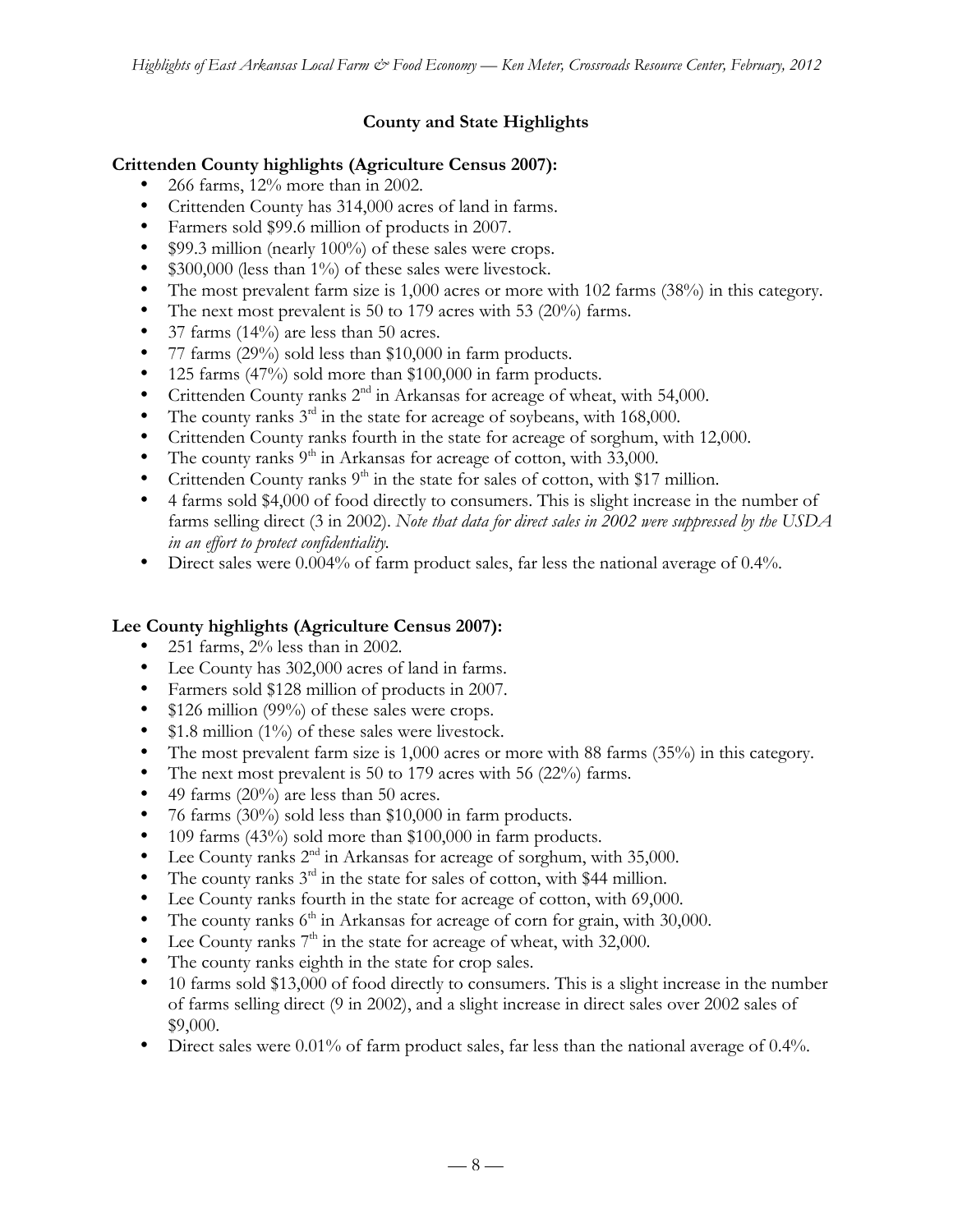# **Lonoke County highlights (Agriculture Census 2007):**

- 832 farms, 7% more than in 2002.
- Lonoke County has 371,000 acres of land in farms.
- Farmers sold \$152 million of products in 2007.
- \$119 million (78%) of these sales were crops.
- \$33 million (22%) of these sales were livestock.
- The most prevalent farm size is 50 to 179 acres with 247 farms (30%) in this category.
- The next most prevalent is 10 to 49 acres with 221 (27%) farms.
- 109 farms  $(13\%)$  are 1,000 acres or more.
- 285 farms (34%) are less than 50 acres.
- 492 farms (59%) sold less than \$10,000 in farm products.
- 174 farms (21%) sold more than \$100,000 in farm products.
- Lonoke County ranks 2<sup>nd</sup> in Arkansas for aquaculture sales, with \$21 million.
- The county ranks fourth in the state for sales of vegetables, with \$2.5 million.
- Lonoke County ranks 4<sup>th</sup> in the state for sales of fruits, tree nuts, and berries, but *sales figures were not released by the USDA in an effort to protect confidentiality.*
- The county ranks 7<sup>th</sup> in Arkansas for sales of grains, oilseeds, and dry beans and peas, with \$104 million.
- Lonoke County ranks 7<sup>th</sup> in the state for sales of Christmas trees, but *sales figures were not released by the USDA in an effort to protect confidentiality.*
- The county ranks seventh in Arkansas for acreage of soybeans, with 128,000.
- Lonoke County ranks  $7<sup>th</sup>$  in the state for acreage of rice, with 71,000.
- The county ranks  $8<sup>th</sup>$  in the state for milk sales, with \$2.1 million.
- Lonoke County ranks  $9<sup>th</sup>$  in Arkansas for crop sales.
- The county ranks ninth in the state for sales of ornamentals, but *sales figures were not released by the USDA in an effort to protect confidentiality.*
- Lonoke County ranks  $9<sup>th</sup>$  in the state for acreage of wheat, with 30,000.
- 37 farms sold \$1.1 million of food directly to consumers. This is a 131% increase in the number of farms selling direct (16 in 2002), and a 198% increase in direct sales over 2002 sales of \$369,000.
- Direct sales were 0.7% of farm product sales, nearly double the national average of 0.4%.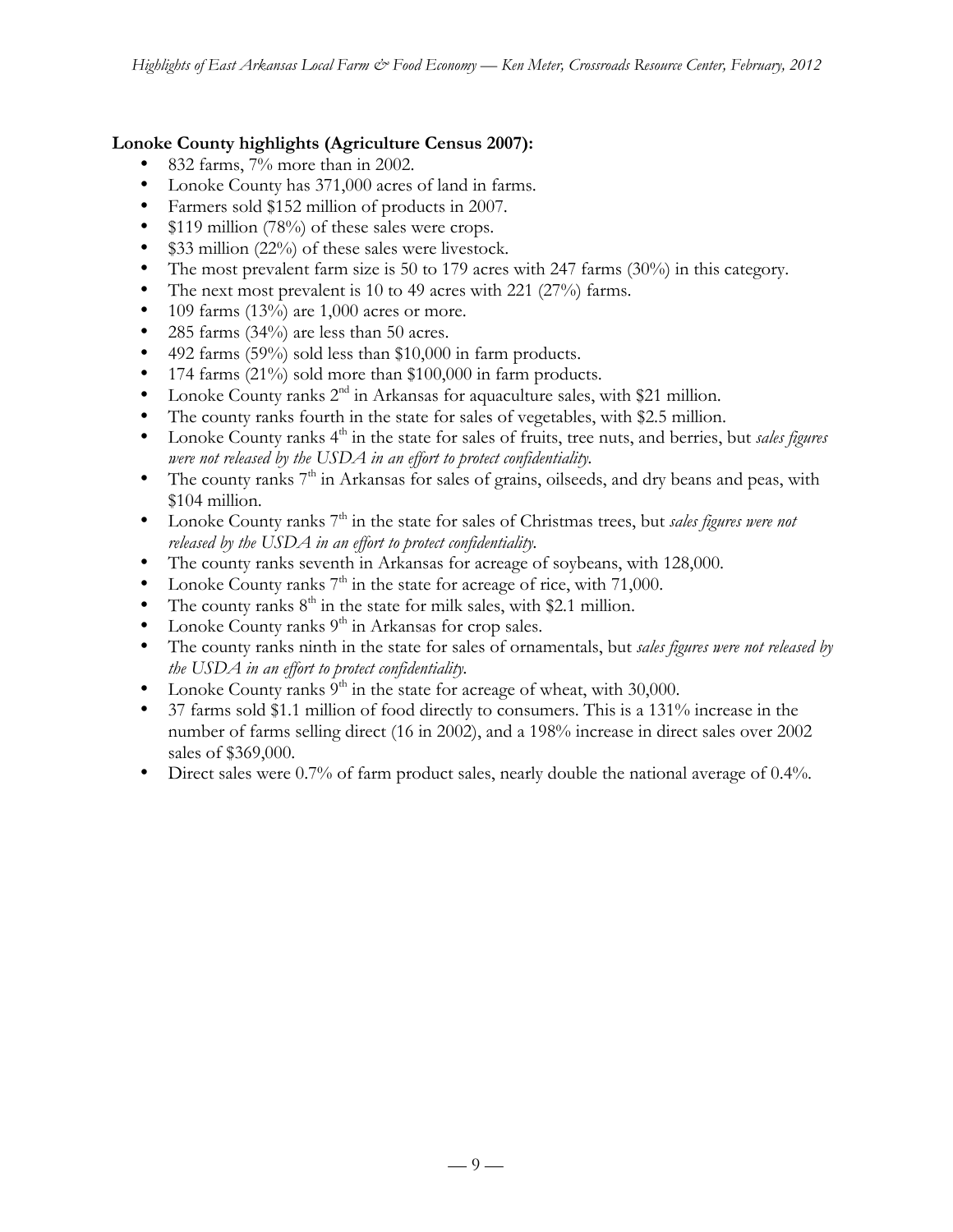# **Monroe County highlights (Agriculture Census 2007):**

- 229 farms,  $8\%$  less than in 2002.
- Monroe County has 242,000 acres of land in farms.
- Farmers sold \$94 million of products in 2007.
- \$90.5 million (96%) of these sales were crops.
- \$3.4 million (4%) of these sales were livestock.
- The most prevalent farm size is 1,000 acres or more with 83 farms (36%) in this category.
- The next most prevalent is 50 to 179 acres with 58 (25%) farms.
- 43 farms (19%) are less than 50 acres.
- 84 farms (37%) sold less than \$10,000 in farm products.
- 99 farms (43%) sold more than \$100,000 in farm products.
- Monroe County ranks  $4<sup>th</sup>$  in Arkansas for acreage of corn for grain, with 32,000.
- The county ranks eighth in the state for acreage of wheat, with 30,000.
- Monroe County ranks  $9<sup>th</sup>$  in Arkansas for aquaculture sales, with \$3.2 million.
- 2 farms sold food directly to consumers. This is a slight decrease in the number of farms selling direct (5 in 2002). *Note that data for 2007direct sales were suppressed by the USDA in an effort to protect confidentiality.*

# **Phillips County highlights (Agriculture Census 2007):**

- 307 farms, 2% more than in 2002.
- Phillips County has 437,000 acres of land in farms.
- Farmers sold \$185.1 million of products in 2007.
- \$184.6 million (nearly 100%) of these sales were crops.
- \$500,000 (less than 1%) of these sales were livestock.
- The most prevalent farm size is 1,000 acres or more with 146 farms (48%) in this category.
- The next most prevalent is 10 to 49 acres with 50 (16%) farms.
- 64 farms  $(21\%)$  are less than 50 acres.
- 79 farms (26%) sold less than \$10,000 in farm products.
- 166 farms (54%) sold more than \$100,000 in farm products.
- Phillips County ranks first in Arkansas for acreage of corn for grain, with 91,000.
- The county ranks  $1<sup>st</sup>$  in the state for acreage of sorghum, with 38,000.
- Phillips County ranks  $2<sup>nd</sup>$  in Arkansas for crop sales.
- The county ranks second in the state for sales of grains, oilseeds, and dry beans and peas, with \$156 million.
- Phillips County ranks  $2<sup>nd</sup>$  in the state for acreage of soybeans, with 191,000.
- The county ranks  $4<sup>th</sup>$  in Arkansas for acreage of wheat, with 42,000.
- Phillips County ranks fifth in the state for sales of agricultural products.
- The county ranks  $5<sup>th</sup>$  in the state for sales of cotton, with \$28 million.
- Phillips County ranks  $5<sup>th</sup>$  in Arkansas for acreage of cotton, with 56,000.
- The county ranks seventh in the state for inventory of bee colonies, with 1,236.
- 9 farms sold \$14,000 of food directly to consumers. This is a slight increase in the number of farms selling direct (8 in 2002), and a 33% decrease in direct sales since 2002 sales of \$21,000.
- Direct sales were 0.008% of farm product sales, less than the national average of 0.4%.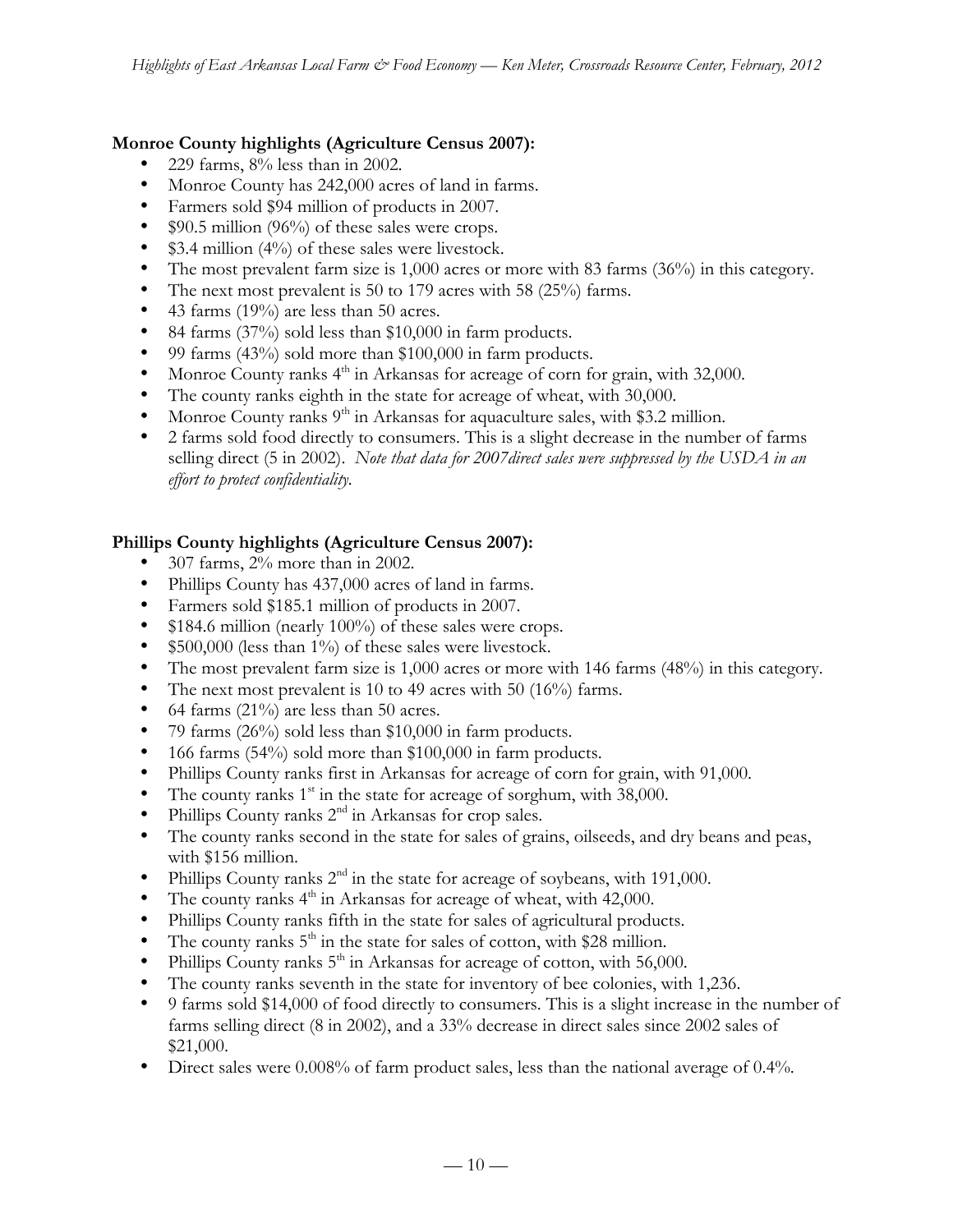## **St. Francis County highlights (Agriculture Census 2007):**

- 310 farms, 11% less than in 2002.
- St. Francis County has 255,000 acres of land in farms.
- Farmers sold \$91.7 million of products in 2007.
- \$89.4 million (97%) of these sales were crops.
- \$2.3 million (3%) of these sales were livestock.
- The most prevalent farm size is 50 to 179 acres with 88 farms (28%) in this category.
- The next most prevalent is 1,000 acres or more with 84 (27%) farms.
- 81 farms  $(26\%)$  are less than 50 acres.
- 150 farms (48%) sold less than \$10,000 in farm products.
- 105 farms (34%) sold more than \$100,000 in farm products.
- St. Francis County ranks second in Arkansas for inventory of bee colonies, but *inventory figures were suppressed by the USDA in an effort to protect confidentiality.*
- The county ranks  $3<sup>rd</sup>$  in the state for acreage of wheat, with 42,000.
- St. Francis County ranks  $6<sup>th</sup>$  in the state for acreage of sorghum, with 11,000.
- The county ranks seventh in Arkansas for sales of vegetables, but *sales figures were suppressed by the USDA in an effort to protect confidentiality.*
- 11 farms sold \$12,000 of food directly to consumers. This is a slight increase the number of farms selling direct (6 in 2002), and an 89% decrease in direct sales since 2002 sales of \$110,000.
- Direct sales were 0.01% of farm product sales, less than the national average of 0.4%.

# **Woodruff County highlights (Agriculture Census 2007):**

- 262 farms, 16% more than in 2002.
- Woodruff County has 274,000 acres of land in farms.
- Farmers sold \$91.7 million of products in 2007.
- \$89.4 million (97%) of these sales were crops.
- \$2.3 million (3%) of these sales were livestock.
- The most prevalent farm size is 1,000 acres or more with 85 farms (32%) in this category.
- The next most prevalent is 50 to 179 acres with 73 (28%) farms.
- 49 farms (19%) are less than 50 acres.
- 100 farms (38%) sold less than \$10,000 in farm products.
- 112 farms (43%) sold more than \$100,000 in farm products.
- Woodruff County ranks  $5<sup>th</sup>$  in Arkansas for acreage of sorghum, with 11,000.
- The county ranks tenth in the state for acreage of wheat, with 28,000.
- 4 farms sold food directly to consumers. There was no change in the number of farms selling direct since 2002. *Note that data for 2002 & 2007direct sales were suppressed by the USDA in an effort to protect confidentiality.*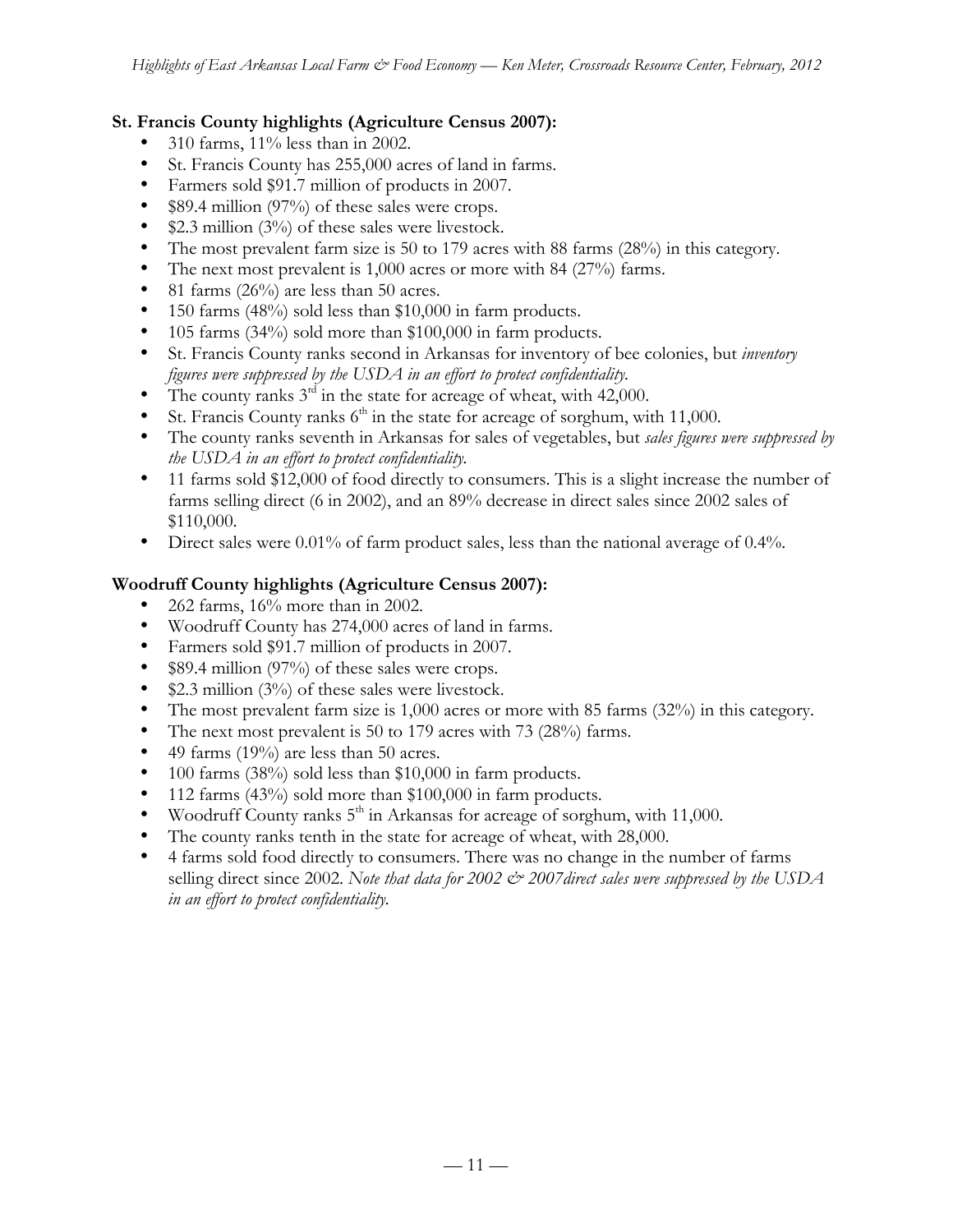## **State of Arkansas highlights (Agriculture Census 2007):**

- 49,000 farms,  $4\%$  more than in 2002.
- Arkansas has 14 million acres of land in farms.
- Farmers sold \$7.5 billion of products in 2007.
- \$2.9 billion (39%) of these sales were crops.
- \$4.6 billion (61%) of these sales was livestock.
- The most prevalent farm size is 50 to 179 acres with 17,000 farms (34%) in this category.
- The next most prevalent is 10 to 49 acres with 15,000 (31%) farms.
- 3,181 farms  $(6\%)$  are 1,000 acres or more.
- 17,700 farms  $(36\%)$  are less than 50 acres.
- 29,000 farms  $(60\%)$  sold less than \$10,000 in farm products.
- 8,000 farms (16%) sold more than \$100,000 in farm products.
- Arkansas ranks first in the country for acreage of rice, with 1.3 million.
- The state ranks  $2<sup>nd</sup>$  in the U.S. for inventory of broiler chickens, with 202 million.
- Arkansas ranks  $2<sup>nd</sup>$  in the country for inventory of pullets for laying flock replacement, with 8 million.
- The state ranks third in the country for sales of cotton, with \$473 million.
- Arkansas ranks  $3<sup>rd</sup>$  in the country for sales of poultry and eggs, with \$3.7 billion.
- The state ranks  $3^{rd}$  in the U.S. for aquaculture sales, with \$119 million.
- Arkansas ranks third in the country for inventory of turkeys, with 9.4 million.
- The state ranks  $3<sup>rd</sup>$  in the country for acreage of cotton, with 854,000.
- Arkansas ranks  $8<sup>th</sup>$  in the country for inventory of laying hens, with 14 million.
- The state ranks tenth in the U.S. for acreage of soybeans, with 2.8 million.
- 1,657 farms sold \$8.2 million of food directly to consumers. This is a 12% increase in the number of farms selling direct (1,476 in 2002), and a 44% increase in direct sales over 2002 sales of \$5.7 million.
- Direct sales were 0.1% of farm product sales, one-fourth the national average of 0.4%.
- Statewide vegetable sales totaled \$38 million.
- If direct sales were a single commodity, at \$8 million of sales, it would rank as the 17<sup>th</sup>largest farm product in Arkansas, larger than sales of sweet potatoes, tomatoes, or pecans.
- 69 farms farm organically, with a total of 3,367 acres of harvested cropland, and 2,147 acres of pastureland.
- 3,186 acres on 110 farms are undergoing organic conversion.
- 69 farms in Arkansas sold \$2.3 million of organic food products, including \$1.4 million of crops (this may include ornamental and greenhouse crops), \$140,000 of livestock and poultry, and \$800,000 of products from livestock and poultry (such as milk or eggs).
- 187 farms market through community supported agriculture (CSA).
- 1,558 farms produce value-added products.
- 6,292 farms use conservation methods such as no-till, limited tilling, filtering field runoff to remove chemicals, fencing animals to prevent them from entering streams, etc.
- 8,543 farms practice rotational management of intensive grazing.
- 299 farms generate energy or electricity on the farms.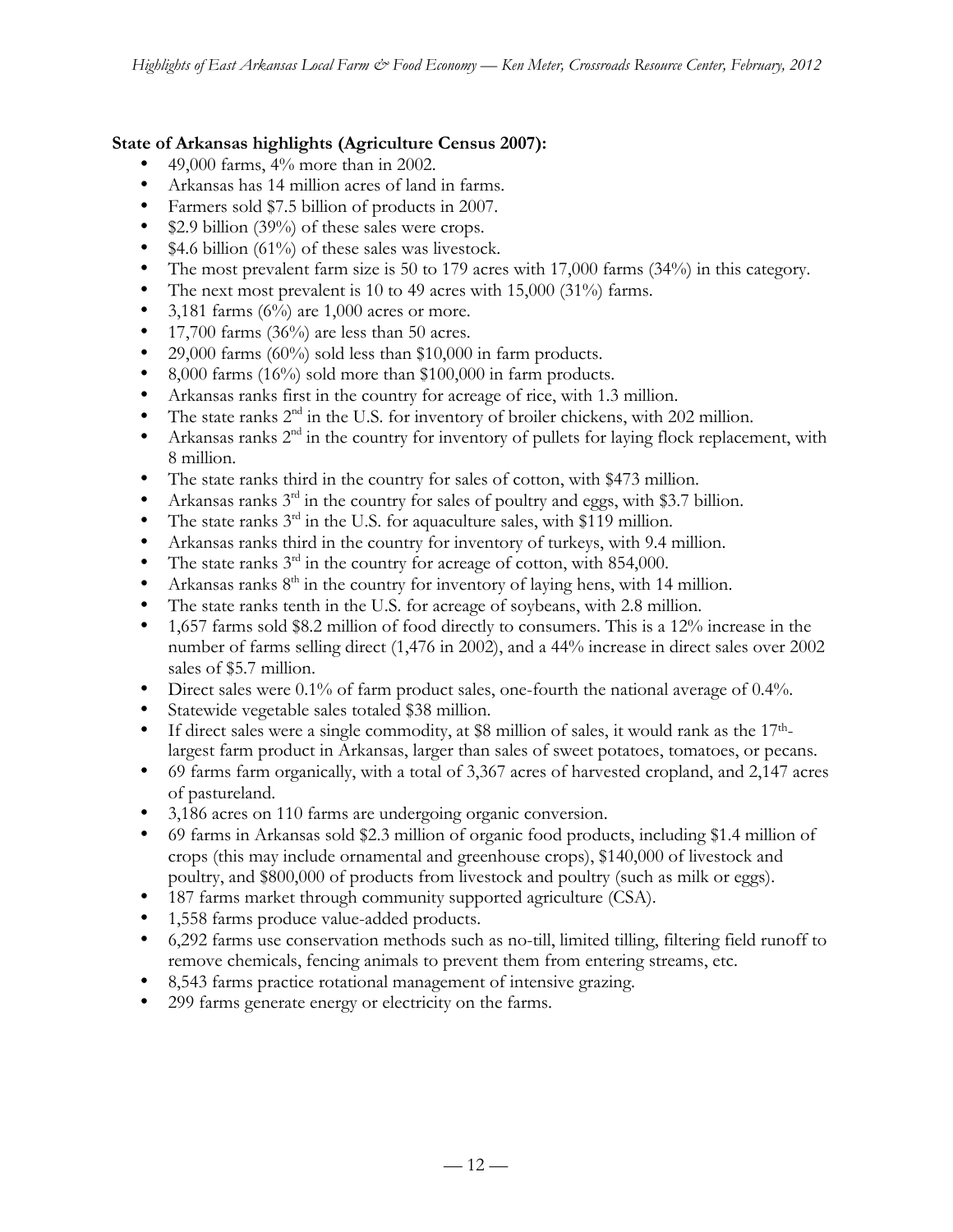# **Arkansas' top 25 farm products in 2009 (Economic Research Service)**

*See chart on next page*

|                |                     | \$ millions    |
|----------------|---------------------|----------------|
| 1              | <b>Broilers</b>     | 2,641          |
| $\overline{2}$ | Rice                | 1,230          |
| $\overline{3}$ | Soybeans            | 1,179          |
| $\overline{4}$ | Cattle and calves   | 437            |
| 5              | Chicken eggs        | 363            |
| 6              | Cotton              | 293            |
| 7 <sup>7</sup> | Turkeys             | 284            |
| 8              | Corn                | 246            |
| 9              | Wheat               | 96             |
| 10             | Hogs                | 85             |
| 11             | Aquaculture         | 85             |
| 12             | Hay                 | 65             |
| 13             | Nursery/Ornamentals | 51             |
| 14             | Dairy products      | 22             |
| 15             | Sorghum grain       | 12             |
| 16             | Farm chickens       | 11             |
| 17             | Sweet potatoes      | 4              |
| 18             | Tomatoes            | 4              |
| 19             | Pecans              | $\overline{c}$ |
| 20             | Watermelons         | $\overline{c}$ |
| 21             | Honey               | $\overline{c}$ |
| 22             | Peaches             | $\overline{c}$ |
| 23             | Beans, snap         | $\overline{c}$ |
| 24             | Grapes              | $\overline{1}$ |
| 25             | Oats                | 1              |

*Note:* If direct sales were a single commodity, at \$8 million of sales, it would rank as 17<sup>th</sup>-largest farm product in Arkansas, larger than sales of sweet potatoes, tomatoes, or pecans.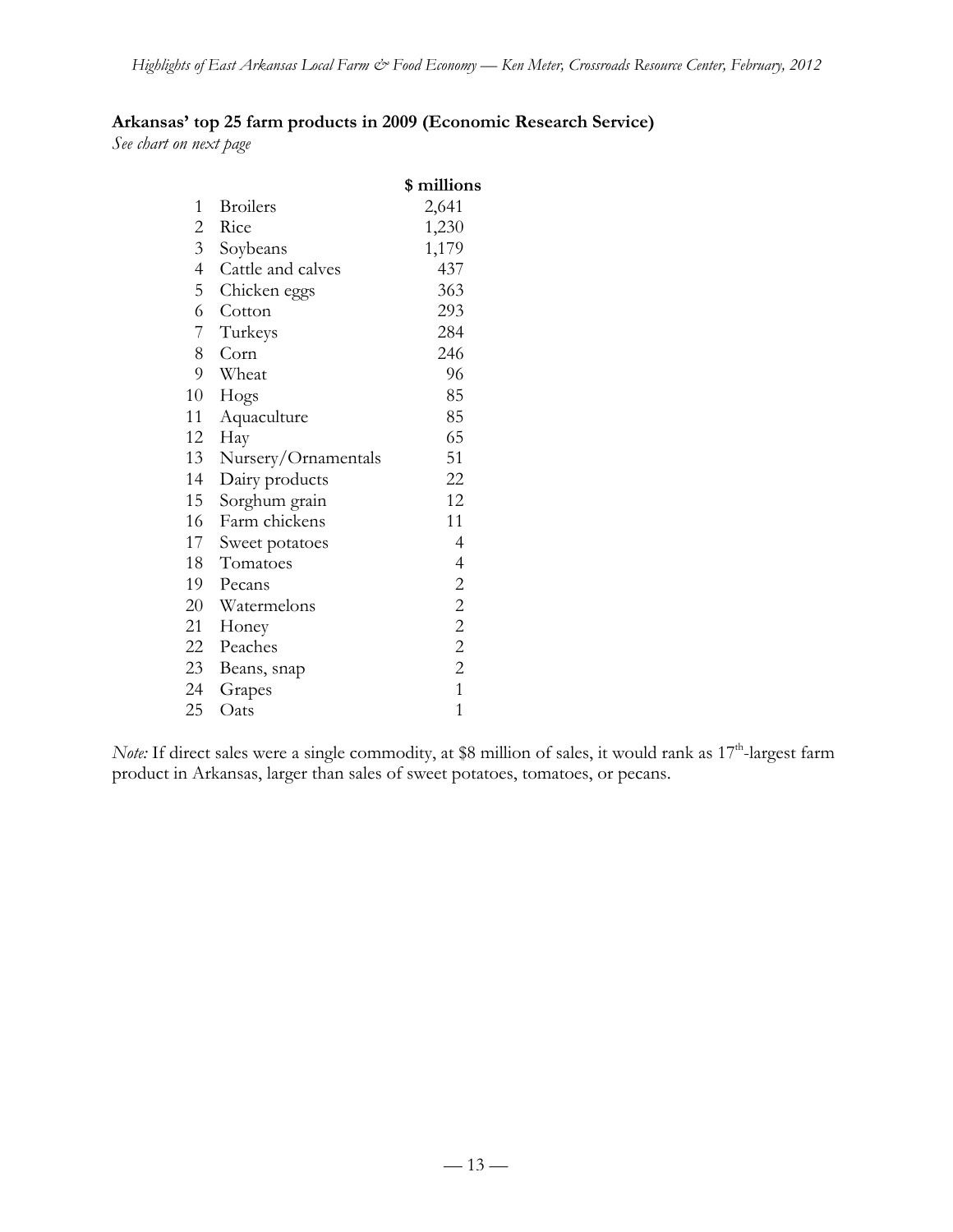# **Arkansas' top 25 farm products in 2009 (Economic Research Service)**

*See table on previous page*



**Top 25 Farm Products in Arkansas, 2009**

*Source: USDA Economic Research Service*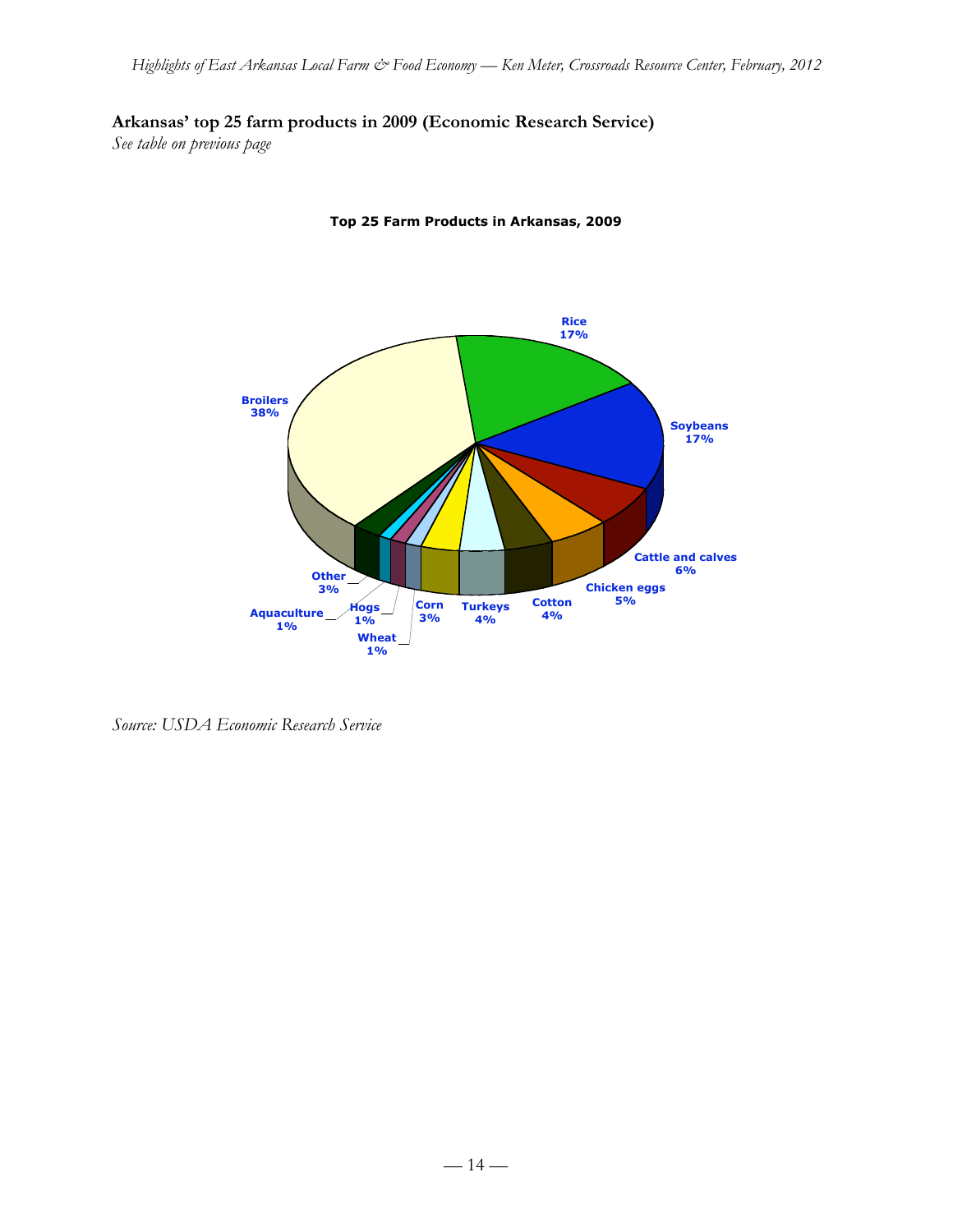# **Balance of Cash Receipts and Production Costs (BEA):**

East Arkansas farmers sell \$844 million of food commodities per year (1989-2009 average), spending \$851 million to raise them, for an average loss of \$7 million each year. *Note that these sales figures compiled by the BEA may differ from cash receipts recorded by the USDA Agriculture Census (above).*

Overall, farm producers spent \$141 million more producing crops and livestock than they have earned by selling these commodities from 1989 to 2009. Farm production costs exceeded cash receipts for 9 years of that 21-year period. Moreover, 35% of the region's farms and ranches reported that they lost money in 2007 (Ag Census). East Arkansas farmers and ranchers earned \$117 million less by selling commodities in 2009 than they earned in 1969 (in 2009 dollars).

Farmers and ranchers earn another \$73 million per year of farm-related income — primarily custom work, and rental income (21-year average for 1989-2009). Federal farm support payments are relatively small, averaging \$187 million per year for the entire region for the same years.

## **The region's consumers:**

*See also information covering low-income food consumption and food-related health conditions, page 1-2 above.* East Arkansas consumers spend \$480 million buying food each year, including \$280 million for home use. Most of this food (\$430 million) is sourced outside the region. Only \$1.1 million of food products (0.1% of farm cash receipts and 0.2% of the East Arkansas consumer market) are sold by farmers directly to consumers.

Estimated change in net assets (that is, assets minus liabilities) for all region households combined was a loss of \$275 million in 2009 alone (BLS). This places additional pressure on East Arkansas consumers trying to buy food.

## **Farm and food economy summary:**

Farmers lose \$7 million each year producing food commodities, and spend \$475 million buying inputs sourced outside of the region, for a total loss of \$480 million to the region.

Meanwhile, consumers spend \$430 million buying food from outside. Thus, total loss to the region is \$910 million of potential wealth *each year*. This loss amounts to more than the value of all commodities raised in the region.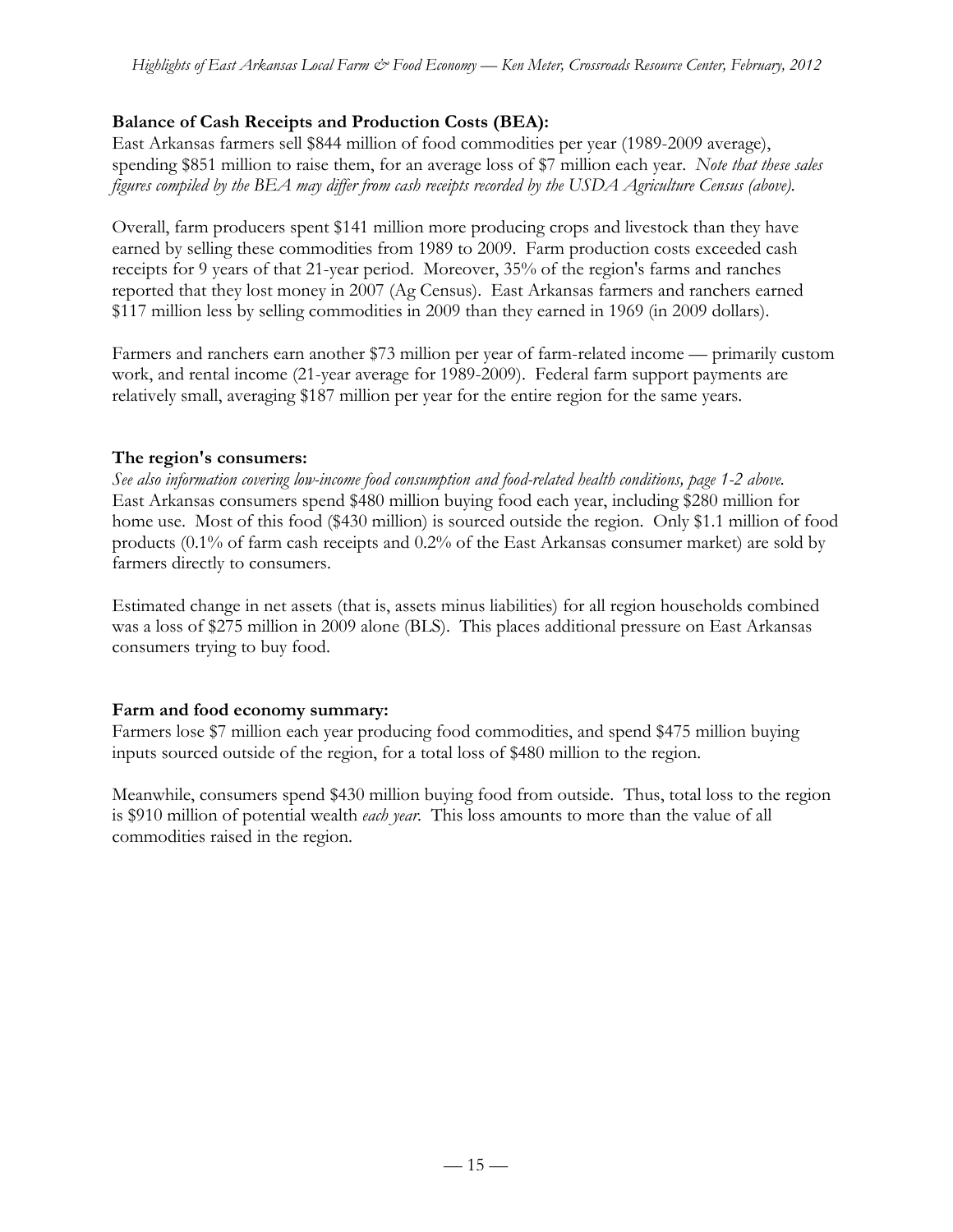## **East Arkansas: markets for food eaten at home (2009):**

East Arkansas residents purchase \$480 million of food each year, including \$280 million to eat at home. Home purchases break down in the following way:

|                                     | millions |
|-------------------------------------|----------|
| Meats, poultry, fish, and eggs      | \$67     |
| Fruits & vegetables                 | 4/       |
| Cereals and bakery products         | 38       |
| Dairy products                      | 30       |
| "Other," incl. Sweets, fats, & oils | 99       |

If each East Arkansas resident purchased \$5.00 of food directly from East Arkansas farmers each week, this would generate \$52 million of new farm income for the region. This would require no new expenditures on the part of East Arkansas residents; this is simply a shift in existing spending.

# **Crittenden County: markets for food eaten at home (2009):**

Crittenden County residents purchase \$126 million of food each year, including \$74 million to eat at home. Home purchases break down in the following way:

|                                     | millions |
|-------------------------------------|----------|
| Meats, poultry, fish, and eggs      | \$18     |
| Fruits & vegetables                 | 12       |
| Cereals and bakery products         |          |
| Dairy products                      | 8        |
| "Other," incl. Sweets, fats, & oils | 26       |

## **Lee County: markets for food eaten at home (2009):**

Lee County residents purchase \$25 million of food each year, including \$14 million to eat at home. Home purchases break down in the following way:

|                                     | millions |
|-------------------------------------|----------|
| Meats, poultry, fish, and eggs      | \$3.4    |
| Fruits & vegetables                 | 2.4      |
| Cereals and bakery products         | 1.9      |
| Dairy products                      | 1.5      |
| "Other," incl. Sweets, fats, & oils | 5.1      |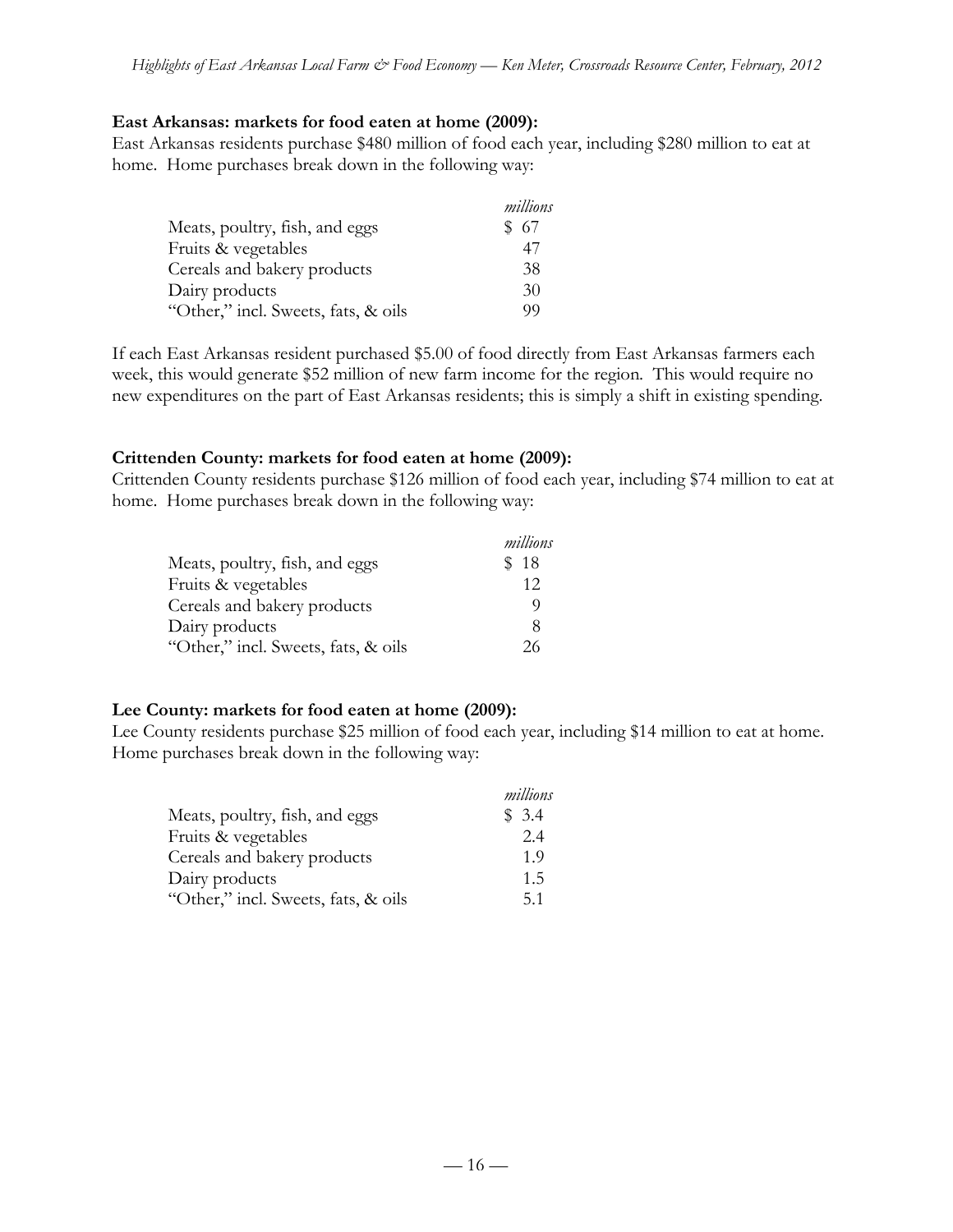### **Lonoke County: markets for food eaten at home (2009):**

Lonoke County residents purchase \$158 million of food each year, including \$93 million to eat at home. Home purchases break down in the following way:

|                                     | millions |
|-------------------------------------|----------|
| Meats, poultry, fish, and eggs      | \$22     |
| Fruits & vegetables                 | 15       |
| Cereals and bakery products         | 12       |
| Dairy products                      | 10       |
| "Other," incl. Sweets, fats, & oils | 33       |

### **Monroe County: markets for food eaten at home (2009):**

Monroe County residents purchase \$19 million of food each year, including \$11 million to eat at home. Home purchases break down in the following way:

|                                     | millions |
|-------------------------------------|----------|
| Meats, poultry, fish, and eggs      | \$2.7    |
| Fruits & vegetables                 | 1.9      |
| Cereals and bakery products         | 1.5      |
| Dairy products                      | 1.2      |
| "Other," incl. Sweets, fats, & oils | 4.0      |

## **Phillips County: markets for food eaten at home (2009):**

Phillips County residents purchase \$50 million of food each year, including \$29 million to eat at home. Home purchases break down in the following way:

|                                     | millions |
|-------------------------------------|----------|
| Meats, poultry, fish, and eggs      | \$6.9    |
| Fruits & vegetables                 | 4.9      |
| Cereals and bakery products         | 3.9      |
| Dairy products                      | 3.1      |
| "Other," incl. Sweets, fats, & oils | 10.3     |

## **Prairie County: markets for food eaten at home (2009):**

Prairie County residents purchase \$20 million of food each year, including \$12 million to eat at home. Home purchases break down in the following way:

|                                     | millions |
|-------------------------------------|----------|
| Meats, poultry, fish, and eggs      | \$2.8    |
| Fruits & vegetables                 | 2.0      |
| Cereals and bakery products         | 1.6      |
| Dairy products                      | 1.3      |
| "Other," incl. Sweets, fats, & oils | 42       |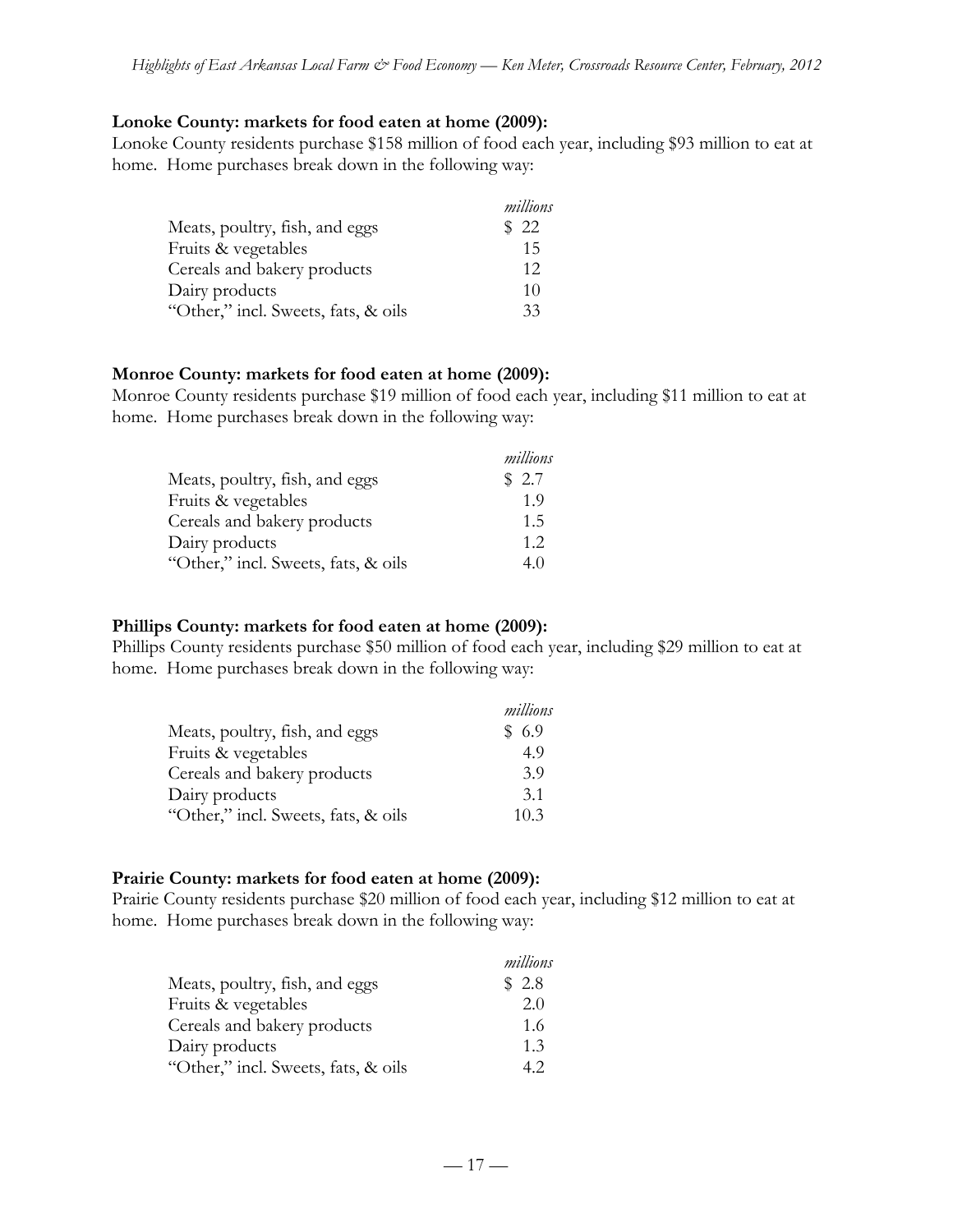### **St. Francis County: markets for food eaten at home (2009):**

St. Francis County residents purchase \$62 million of food each year, including \$37 million to eat at home. Home purchases break down in the following way:

|                                     | millions |
|-------------------------------------|----------|
| Meats, poultry, fish, and eggs      | \$8.7    |
| Fruits & vegetables                 | 6.1      |
| Cereals and bakery products         | 4.9      |
| Dairy products                      | 3.9      |
| "Other," incl. Sweets, fats, & oils | 13.0     |

### **Woodruff County: markets for food eaten at home (2009):**

Woodruff County residents purchase \$18 million of food each year, including \$10 million to eat at home. Home purchases break down in the following way:

|                                     | millions |
|-------------------------------------|----------|
| Meats, poultry, fish, and eggs      | \$2.4    |
| Fruits & vegetables                 | 1.7      |
| Cereals and bakery products         | 1.4      |
| Dairy products                      | 1.1      |
| "Other," incl. Sweets, fats, & oils | 3.6      |

### **Little Rock metro area: markets for food eaten at home (2008):**

*Source: Bureau of Labor Statistics*

Metro Little Rock residents purchase \$1.65 billion of food each year; \$944 million to eat at home. Home purchases break down in the following way:

|                                     | millions |
|-------------------------------------|----------|
| Meats, poultry, fish, and eggs      | \$228    |
| Fruits & vegetables                 | 157      |
| Cereals and bakery products         | 128      |
| Dairy products                      | 106      |
| "Other," incl. sweets, fats, & oils | 326      |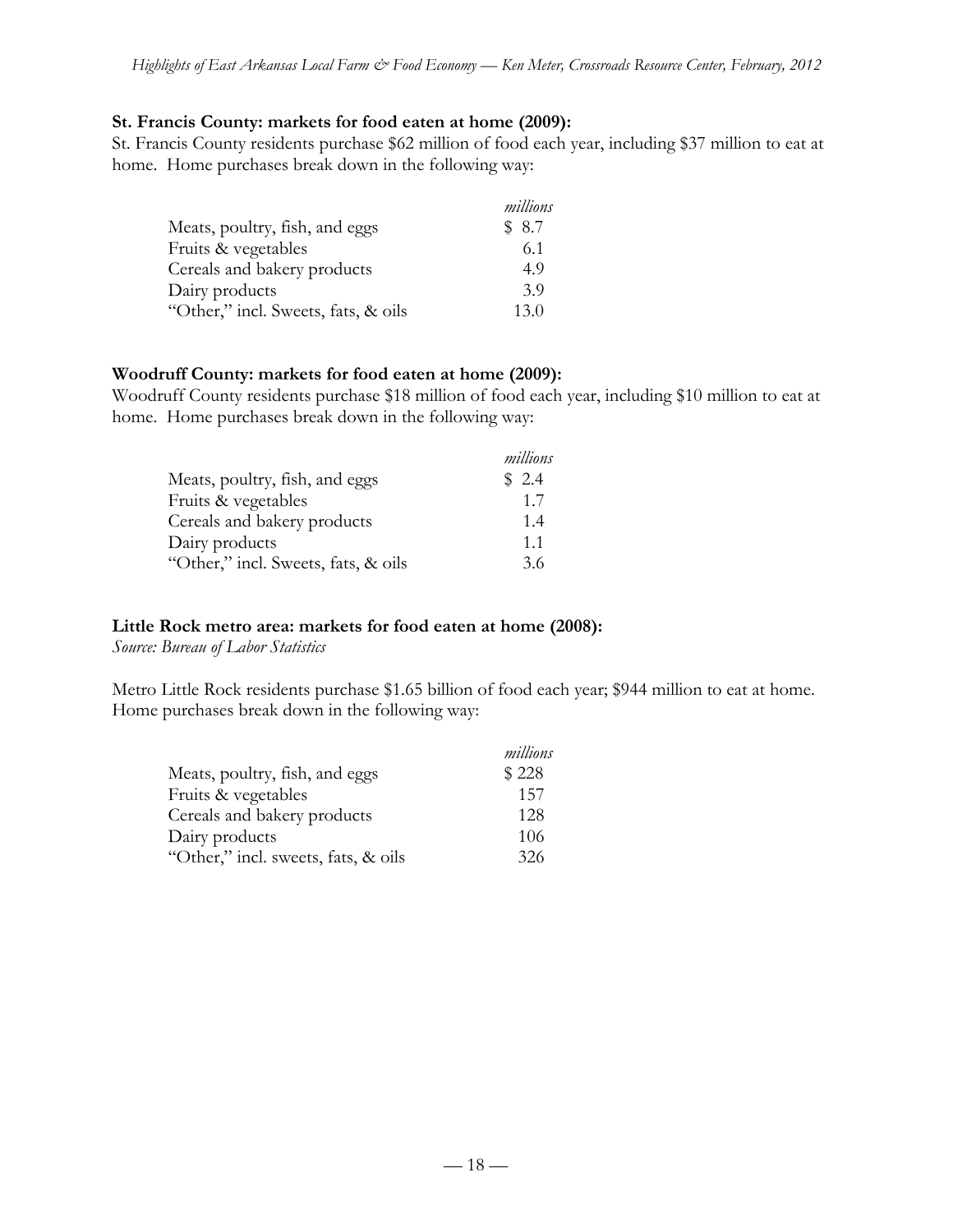### **Arkansas: markets for food eaten at home (2008):**

*Source: Bureau of Labor Statistics*

Arkansas residents purchase \$7 billion of food each year; \$4 billion to eat at home. Home purchases break down in the following way:

|                                     | millions |
|-------------------------------------|----------|
| Meats, poultry, fish, and eggs      | \$967    |
| Fruits & vegetables                 | 665      |
| Cereals and bakery products         | 541      |
| Dairy products                      | 450      |
| "Other," incl. sweets, fats, & oils | 1,384    |

#### **Greenville, Mississippi: markets for food eaten at home (2009):**

Greenville residents purchase \$130 million of food each year, including \$76 million to eat at home. Home purchases break down in the following way:

|                                     | millions |
|-------------------------------------|----------|
| Meats, poultry, fish, and eggs      | \$18     |
| Fruits & vegetables                 | 13       |
| Cereals and bakery products         | 10       |
| Dairy products                      | 8        |
| "Other," incl. Sweets, fats, & oils | 27       |

### **Metro Jackson, Mississippi: markets for food eaten at home (2009):**

Metro Jackson residents purchase \$4 billion of food each year, including \$2.4 billion to eat at home. Home purchases break down in the following way:

| millions |
|----------|
| \$561    |
| 393      |
| 317      |
| 248      |
| 836      |
|          |

### **Metro Memphis, Tennessee: markets for food eaten at home (2009):**

Metro Memphis residents purchase \$4.8 billion of food each year, including \$2.8 billion to eat at home. Home purchases break down in the following way:

|                                     | millions |
|-------------------------------------|----------|
| Meats, poultry, fish, and eggs      | \$669    |
| Fruits & vegetables                 | 469      |
| Cereals and bakery products         | 378      |
| Dairy products                      | 296      |
| "Other," incl. Sweets, fats, & oils | 996      |